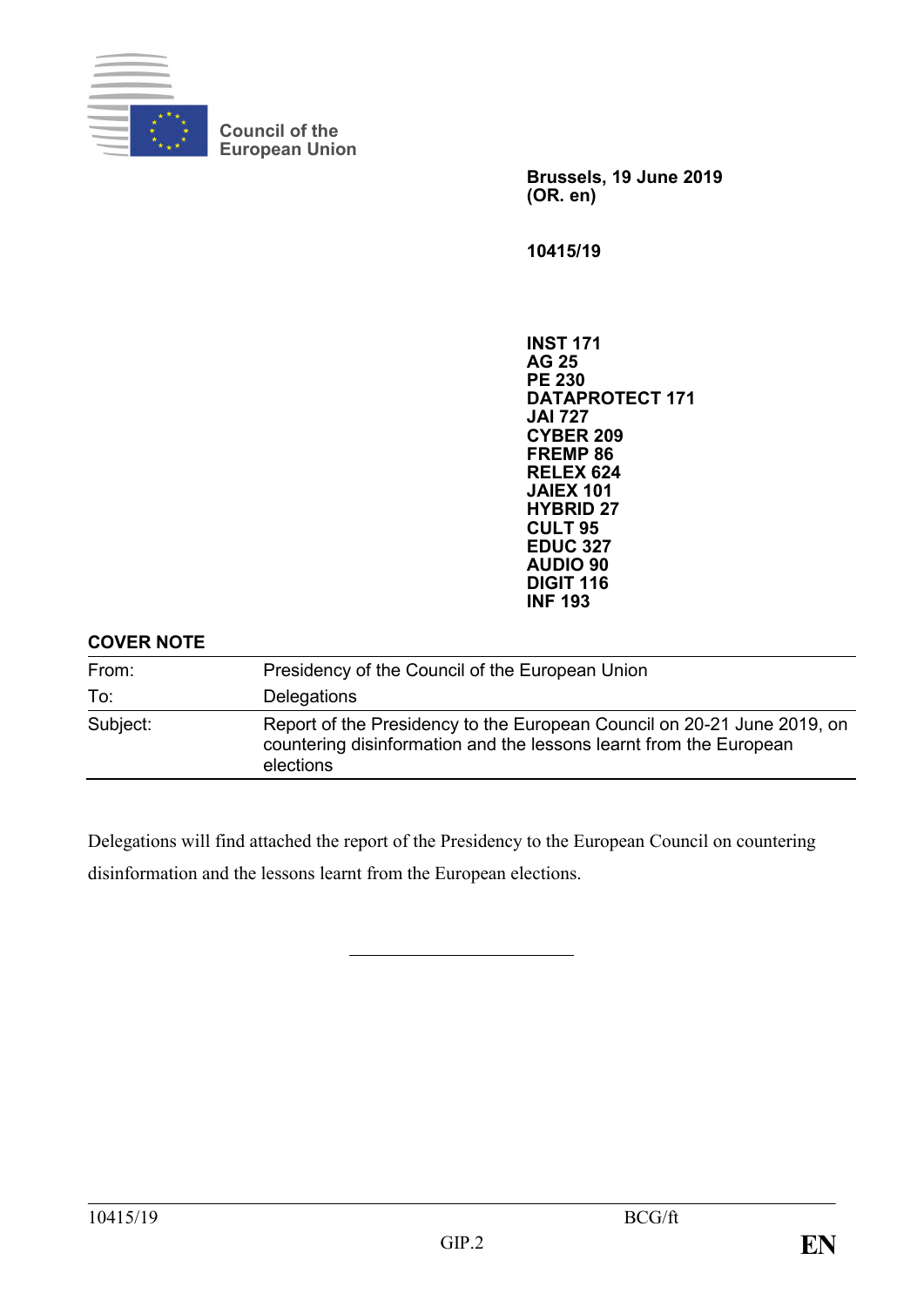

# **Report of the Presidency to the European Council on 20-21 June 2019, on countering disinformation and the lessons learnt from the European elections**

In March 2019 the European Council called for further enhanced coordinated efforts to address the internal and external aspects of disinformation and protect European and national elections across the EU. It also tasked the Presidency, in cooperation with the European Commission and the High Representative, to present a report based on the lessons learnt, in order to inform the EU's long-term response.

Based on this, the Presidency has continued its work to secure free and fair elections and to ensure a coordinated response at Council level to the challenges posed by disinformation. The Presidency finalised the report<sup>1</sup> on the mapping exercise on existing structures and measures taken by the Member States to counter disinformation, organised a policy debate in the Education, Youth, Culture and Sport Council (May 2019) on tackling disinformation in order to rebuild EU citizens' trust in the media, organised events relating to the resilience of societies within the  $EU^2$  and in its neighbourhood<sup>3</sup>, and has regularly followed the implementation of the Action Plan against Disinformation<sup>4</sup> and the elections package<sup>5</sup> in the Council Working Group.

# **I. Overview of disinformation narratives and threats in the context of the elections**

An overall preliminary evaluation points to the fact that disinformation campaigns have used narratives that aim to undermine **trust in democracy** and in the EU, its policies and core values by aiming to polarise European societies, exploit divisive public debates and create a climate of mistrust. It aims to create internal tensions in the Member States, attack the pillars of democracy and influence the involvement of citizens in the democratic process, including attempts to influence voters' preferences and suppress the vote.

 $\overline{\phantom{a}}$ 

<sup>1</sup> 10015/19.

<sup>2</sup> Conference on 'Greater resilience to ensure free and fair elections', 1 April 2019, Brussels.

<sup>3</sup> Launch of the study 'Dimensions of Risk and Resilience in the Western Balkans: regional vulnerabilities to malign influence', developed by Global Focus, 22 May 2019, Brussels.

<sup>4</sup> 15431/18.

<sup>5</sup> 12130/18, 12321/1/18REV; 12404/18; 12405/18.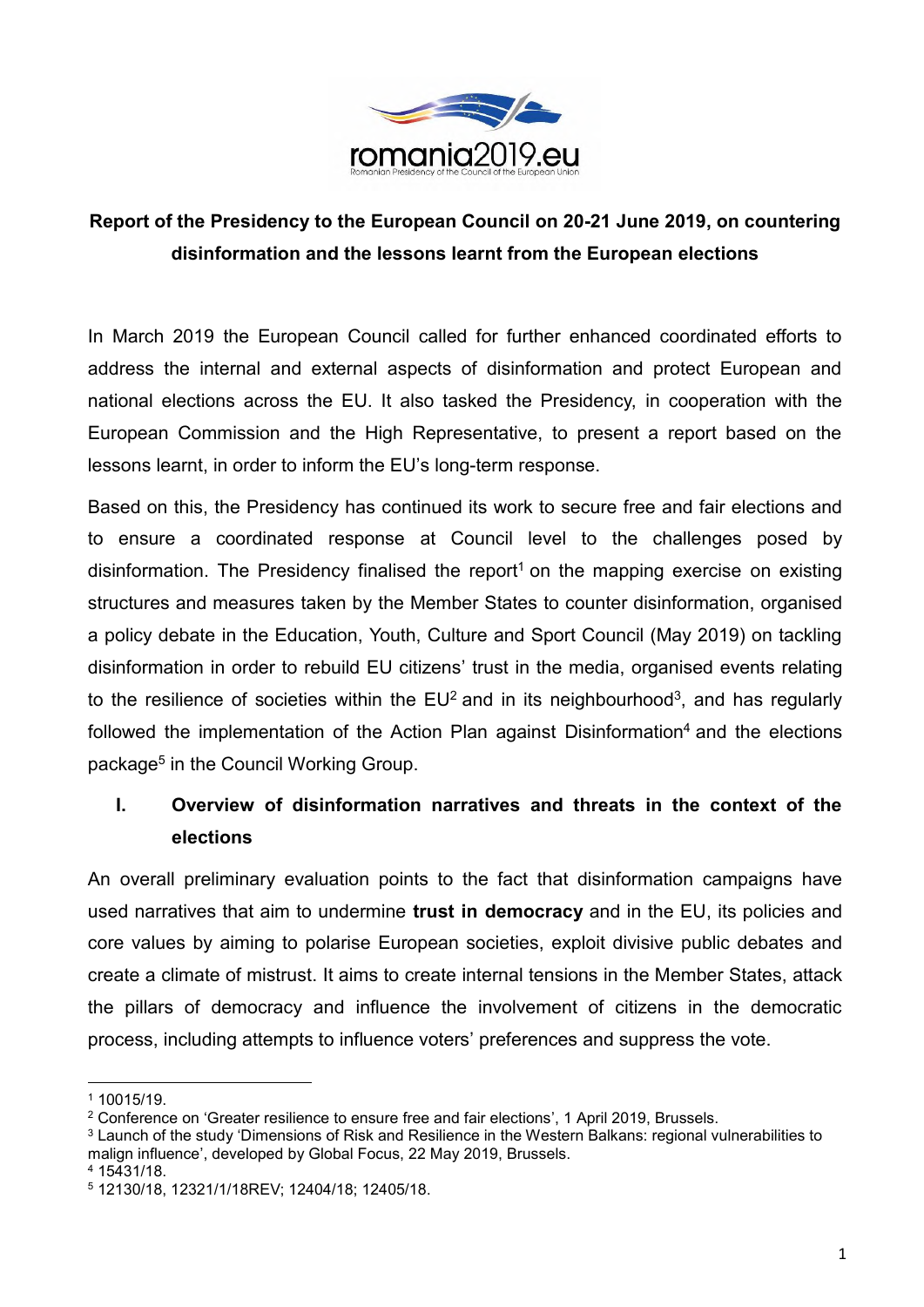There are multiple **methods of interference in the democratic process**: information manipulation (disinformation, non-transparent political advertisement, sentiment amplification, fake online identities); cyber-attacks (attacks on infrastructure, hacking, 'hack and leak' operations); co-opting of elites; and the financing of political parties or private entities. The difficulty of identifying the sources, attributing disinformation campaigns, together with their changing nature and increasing sophistication require continuous assessment and an appropriate response.

Measures at EU and Member State levels in close cooperation with the media, civil society and various networks of fact checkers clearly raised public awareness in the run-up to elections.

#### **II. Preparedness measures in the context of the European elections**

#### **II.1. Main activities at Council level**

### **A. Mapping the Member States' capacities and measures to counter disinformation**

Based on the Action Plan against Disinformation and the Council conclusions adopted in February on securing free and fair elections, the Presidency launched a mapping exercise through a questionnaire, designed to identify capacities and measures in all Member States to counter disinformation, in the context of the European Parliament elections and beyond. The answers provided an outline of the situation in the Member States and facilitated the identification of ways forward.

Through the mapping exercise, the Presidency has gathered relevant information and identified some common trends, approaches and challenges, such as:

⮚ The **approach to tackling disinformation** varies greatly across Member States. Responsibilities in the field are usually shared across a large number of ministries, with coordination carried out by the Prime Minister's office or one lead ministry. The same trend is found at EU level, where EU institutions are actively involved in the fight against disinformation (in particular, various Directorate-Generals of the Commission and the EEAS' East Strategic Communication Task Force and Hybrid Fusion Cell).

⮚ **Ways of combating disinformation** differ among Member States and depend on the human resources deployed and the technology used. Some Member States have specialised posts in the field and have invested in technology and developed strategies to tackle disinformation, while in others, the issue is addressed mainly by journalists and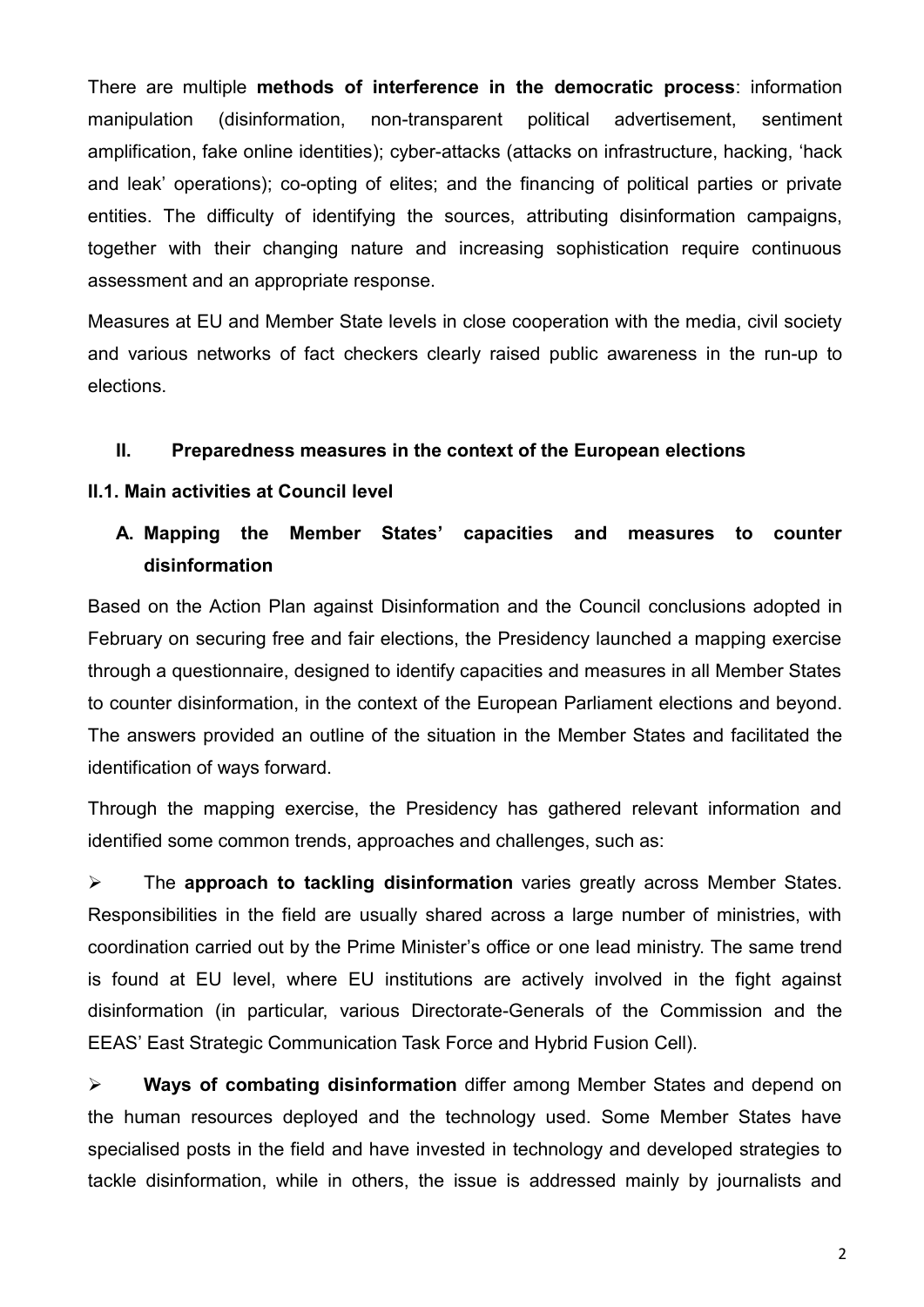academics, who might then work in conjunction with technology companies to raise awareness of the importance of (media) literacy.

⮚ **Definitions of 'disinformation'** used at national level are, in general, kept broad. The main difficulty lies in assessing whether information is false and has been spread with the intention of deceiving the public and causing public harm, and whether acting on it could be considered harmful to freedom of expression. Only a small number of Member States have a specific **legislative framework** in place to sanction the dissemination of disinformation by state or non-state actors.

⮚ On average, the **perception of the threat level** in society is assessed as being medium to low. Online platforms have become important gateways to information and, as such, play a distinct role as a vehicle with the potential to spread possibly harmful information. Further assessment of the responsibility of online platforms was requested by several Member States. In this regard, in the period between January and May 2019, the commitments undertaken by online platforms in the self-regulatory Code of Practice on Disinformation were monitored particularly closely by the Commission. By the end of 2019, the Commission will carry out an assessment of the effectiveness of the Code of Practice and propose further initiatives, including of a regulatory nature, if necessary. In terms of the **impact of disinformation campaigns on different groups**, respondents identified young people, senior citizens and persons belonging to different types of minorities as being among the most vulnerable.

⮚ The main **topics of disinformation campaigns** concern the exploitation of 'wedge issues' such as migration, terrorism, the EU and the role of the Member States within the EU, the Euro-Atlantic architecture, climate change, religious and ethnic tensions, or health issues. Member States distinguish between different types of disinformation campaigns: those based on purely fabricated news and those based on half-truths, which are more difficult to refute.

⮚ The most **common challenges** are: striking the right balance between freedom of speech and countering disinformation; the lack of coordination at national level; insufficient media literacy and critical thinking among the general public; a lack of understanding of the nature of the problem; and the exposure of certain vulnerable groups.

3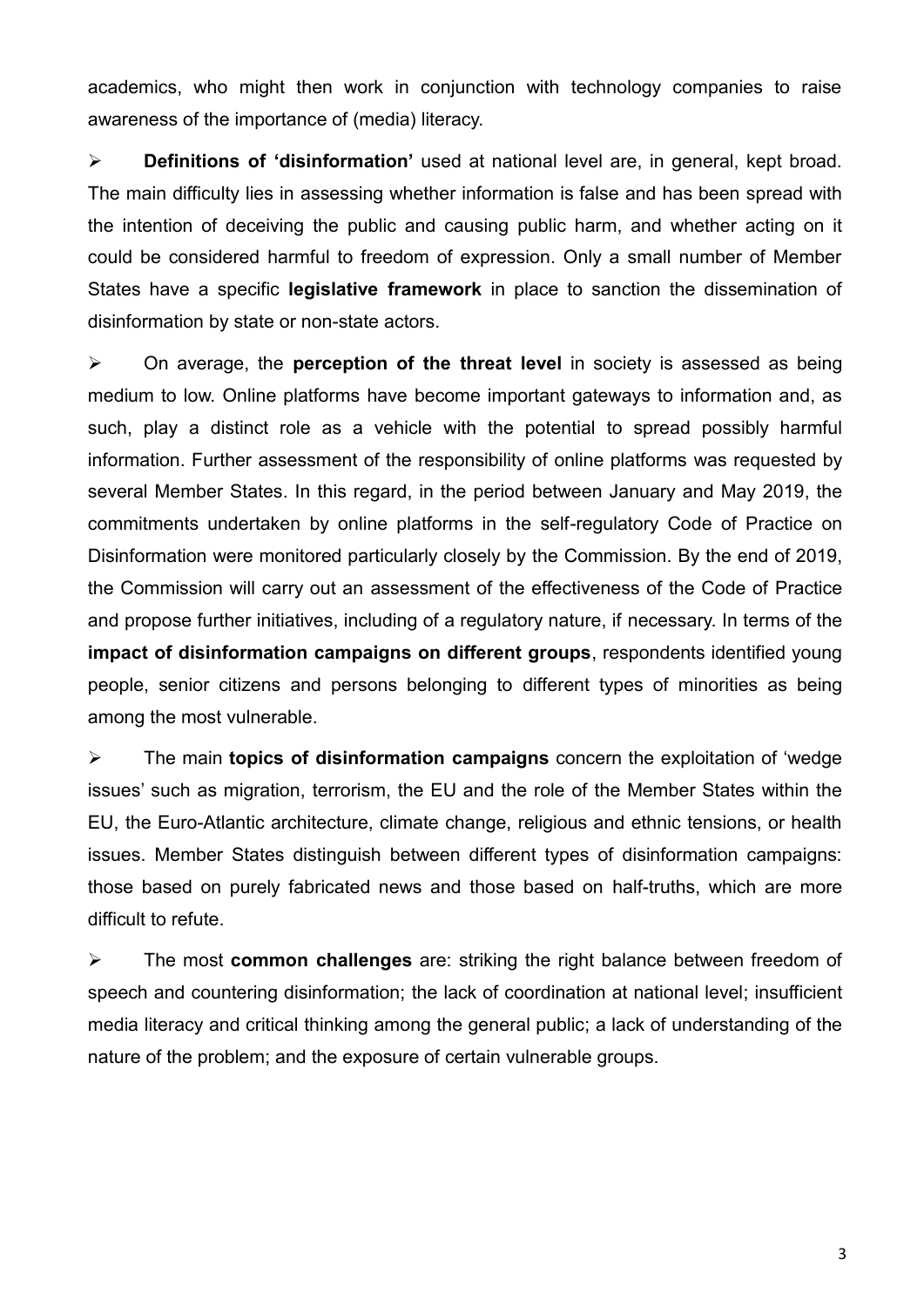### **B. Work in the Education, Culture, Youth and Sports Council**

On 23 May 2019, the Council held a policy debate entitled "From tackling disinformation to rebuilding EU citizens' trust in the media", based on a Presidency discussion paper<sup>6</sup>. The ministers of culture and audiovisual media stressed that quality journalism, media freedom and pluralism remain the cornerstones of today's European audiovisual landscape (also ensured by the new Copyright Directive and the Creative Europe programme). Media literacy skills are considered to be of utmost importance in order to enable European citizens to make informed decisions and to develop their critical thinking in relation to the media content they consume, create and promote, thus raising awareness of disinformation (the revised *Audiovisual Media Services Directive* creates, for the first time, an obligation for Member States to promote and develop media literacy skills). The establishment of a European network of fact checkers is considered essential for consolidated action at EU level, while new measures to complement the self-regulatory and co-regulatory initiatives currently in place need to be considered. Transparency in the activities carried out by the platforms and the algorithms they use, the establishment of clear rules for online political advertising, and the removal of fake accounts were mentioned as important elements in the fight against disinformation.

# **C. Restrictive measures against cyber-attacks threatening the Union or its Member States**

In May 2019, the Council adopted a Decision and a Regulation<sup>7</sup> establishing a framework enabling the EU to impose sanctions or other restrictive measures (e.g. asset freeze, travel ban) against cyber-attacks which constitute an external threat to the Union or its Member States, including cyber-attacks against third States or international organisations where restrictive measures are considered necessary to achieve the objectives of the Common Foreign and Security Policy.

# **D. Infringements of relevant data protection rules including appropriate sanctions, data processing and analysis for political purposes**

As part of the electoral package, the Council and the Parliament amended the Regulation on the European political parties and foundations at European level, which entered into force in March 2019. The new rules introduced sanctions for the European political parties that abuse data protection rules to attempt to influence the outcome of European elections.

<sup>1</sup> <sup>6</sup> ST 8808/19 INIT.

<sup>7</sup> Council Decision (CFSP) 2019/797 and Council Regulation (EU) 2019/796 of 17 May 2019 concerning restrictive measures against cyber-attacks threatening the Union or its Member States.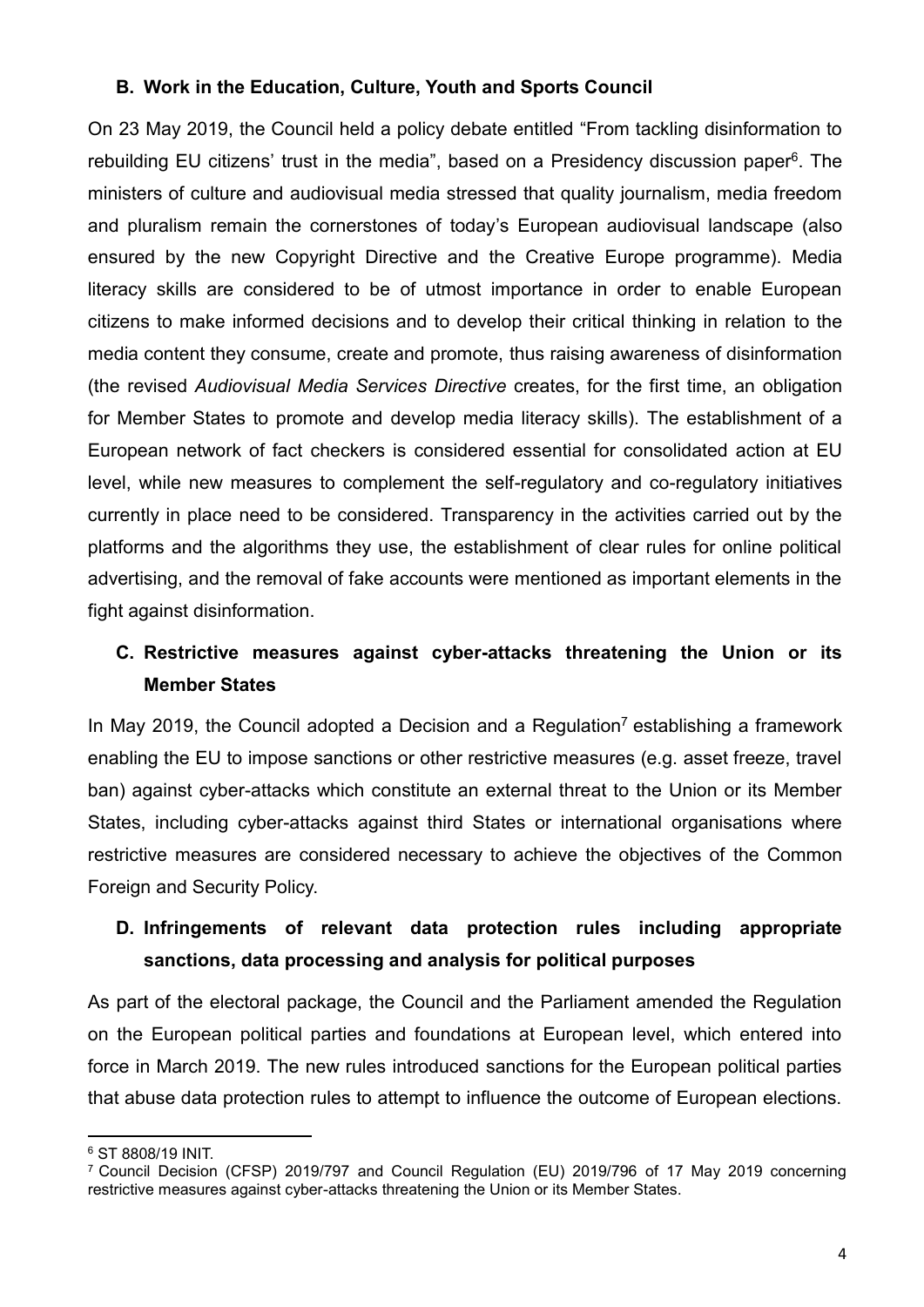The Commission also recommended that Member States apply appropriate sanctions on political parties and foundations at national and regional level for infringements of rules on the protection of personal data with the aim of deliberately influencing elections.

#### **II.2 Activities of other institutions**

**.** 

#### **E. Update on the activities of the election cooperation networks**

In September 2018, the Commission adopted a package of measures to support the securing of free and fair elections in Europe. An important step in the implementation of the package was the establishment of national networks of responsible authorities to cooperate in preparations for elections, and their coordination at European level. The national networks facilitated the rapid and secure exchange of information on issues capable of affecting the elections: the identification of threats and gaps, the sharing of findings and expertise, and liaison on the enforcement of relevant rules in the online environment.

The European cooperation network for elections, which brings together the contact points of the national elections networks, met four times in 2019: on 21 January, 27 February, 4 April and 7 June. The meetings focused on concrete and practical exchanges on a range of topics<sup>8</sup> relevant to protecting European elections and building more resilient electoral systems.

The meeting on 7 June took stock of the conduct of elections, the threats identified and the solutions found and implemented. It allowed for a first reflection on the outcome of the Member States' and EU institutions' efforts in this area. It was agreed with the Member States that the network would continue its work in the following years, with bi-annual meetings.

## **F. Rapid Alert System: update on its roll-out, level of activities and relevant alerts, particularly in the context of European elections**

The newly established Rapid Alert System became operational on 18 March 2019 and makes it easier for Member States and EU institutions to share media monitoring and trends reports, and insights and best practices on how to address disinformation campaigns.

<sup>&</sup>lt;sup>8</sup> These included: data protection in the electoral context, structure and operation of national elections networks, ensuring transparency of political advertising and campaign financing, engagement with social media platforms and ensuring equality of treatment in access to support and data, conventional electoral safeguards in the online context, cybersecurity, the role of media regulators, and awareness-raising initiatives.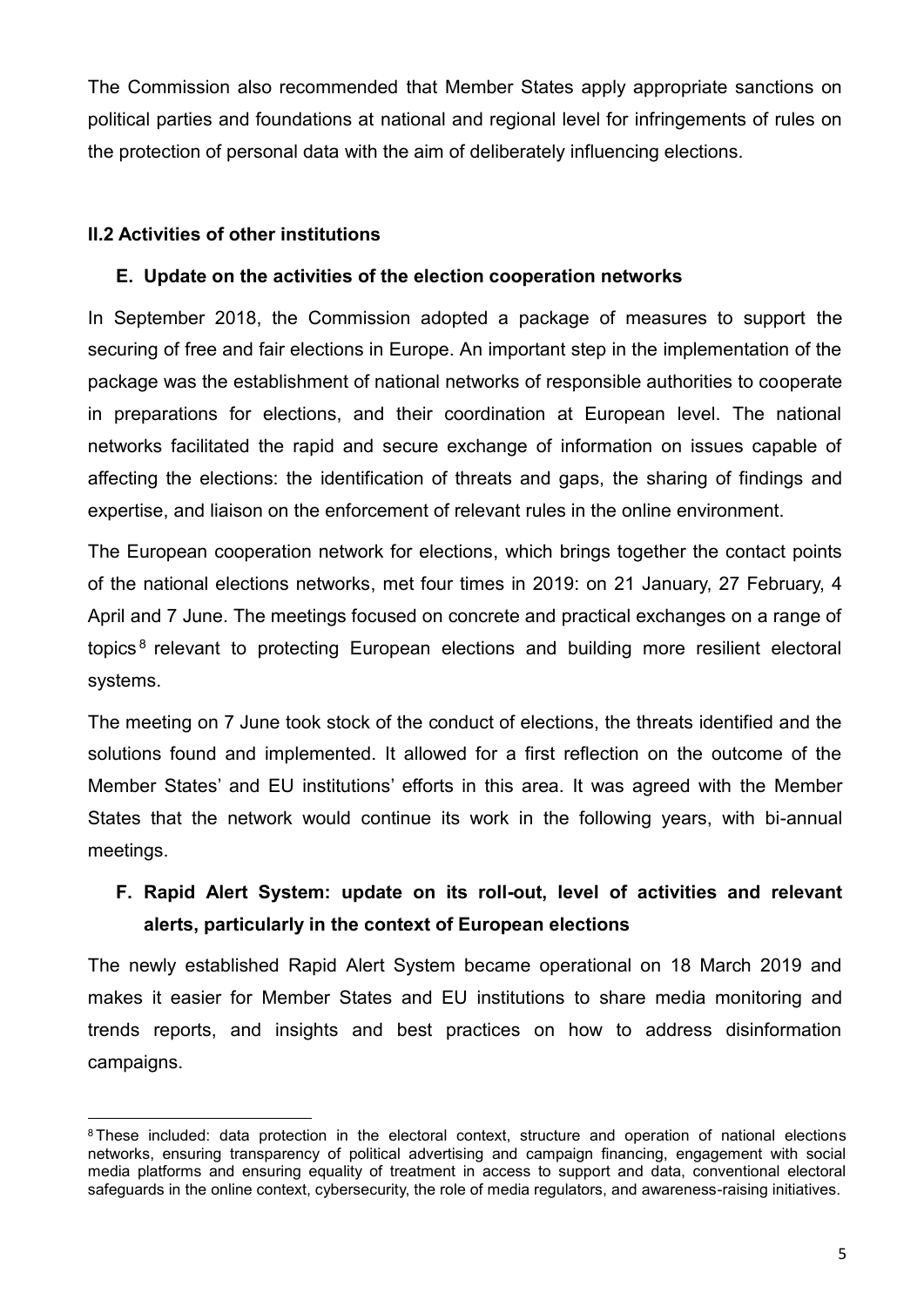The three meetings of the national contact points focused on the functionality, workflow and working methods of the Rapid Alert System, cooperation with online platforms and international partners, and lessons learnt from the monitoring of the disinformation campaigns which affected the European elections. The members participated in the exercise conducted by the European Centre of Excellence for Countering Hybrid Threats, which focused on the ability to recognise hostile information operations, upgrade capacities for contingency planning and evaluate different response strategies to hybrid threats.

There is a strong interplay between the Rapid Alert System and the elections networks. In the Rapid Alert System meeting in Tallinn on 3 and 4 June, after the EP elections, one of the main conclusions was that the Rapid Alert System was a useful tool to increase situational awareness and share understanding of the issue. It is important to realise that, while elections may recede into the background in the short term, the basic structures must be prepared and strengthened.

### **G. Efforts to enhance transparency in political advertising and relations with platforms**

In the elections package, the Commission called on Member States, national political parties, foundations and campaign organisations to encourage and facilitate the transparency of paid online political advertisements and communications, encourage the disclosure of information on campaign expenditure for online activities and the disclosure of information on any targeting criteria used in the dissemination of such advertisements and communications.

On 15 March 2019, Commissioner Jourová called on national political parties and foundations, in line with the Commission Recommendation, to ensure the transparency of political advertising, implement specific and appropriate measures to prevent cyber incidents, and respect European data protection rules during the campaign. Furthermore, a meeting was held with Secretaries-General of the European political parties and foundations to present the Commission's initiatives in the context of free and fair elections.

## **H. Code of Practice on Disinformation: implementation and assessment of industry's adherence to it during the European elections**

On the basis of reports submitted each month from January to May 2019, the Commission, in cooperation with the European Regulators Group for Audiovisual Media Services, monitored actions taken by Facebook, Google and Twitter to ensure the integrity of the elections.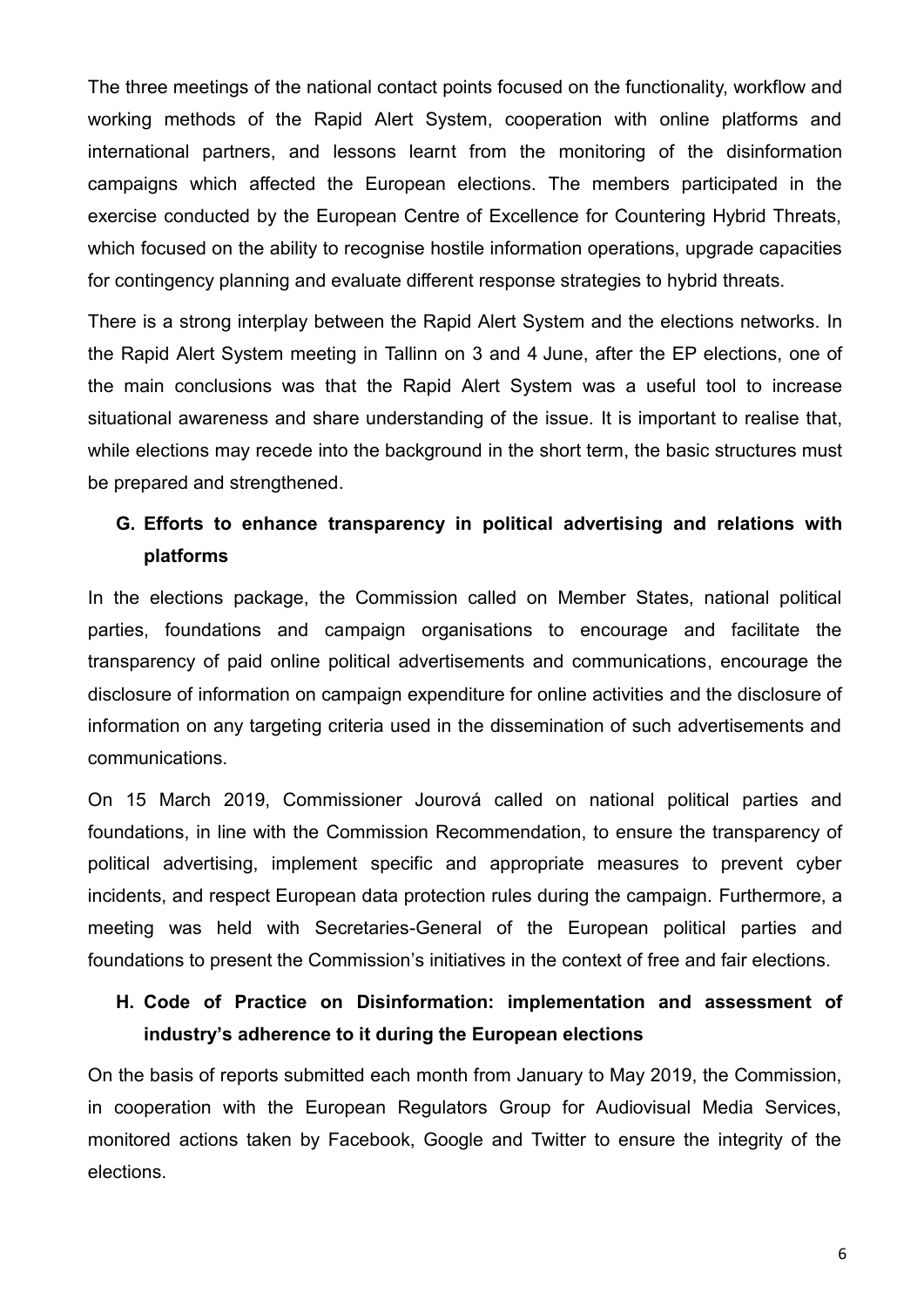All three platforms implemented political ad transparency, including the labelling of political ads and the creation of publicly accessible political ads libraries that are searchable through appropriate interfaces. However, only Facebook extended transparency measures to issue-based advertising. In addition, all three platforms took substantial action to ensure the integrity of their services and protect them from manipulative behaviour, including coordinated disinformation operations and the malicious use of bots and fake accounts. The platforms also provided data on measures taken to improve the scrutiny of ad placements and reduce the advertising revenues of purveyors of disinformation. However, more needs to be done. Platforms should, for instance, provide researchers with the necessary data, in line with personal data protection rules. Cooperation with researchers will enable a better understanding of disinformation campaigns and enhanced monitoring of the Code of Practice implementation.

#### **I. Cybersecurity and the resilience of election infrastructure**

To address the growing risks of cyber incidents, the elections package included a recommendation urging Member States to adopt security measures to mitigate risks as outlined in the compendium on the cybersecurity of election technology issued by the Network and Information Systems Cooperation Group.

On 5 April 2019, the Commission, the European Parliament and the European Union Agency for Network and Information Security (ENISA) co-organised a cyber preparedness exercise with Member State authorities, which tested the preparedness of election mechanisms to tackle cyber crises, ensure cooperation and strengthen situational awareness. More than 80 representatives participated in this first EU table-top exercise.

In addition, in May 2019, ENISA organised an additional exercise simulating cyber-attacks on critical infrastructures before and during European elections.

#### **J. Other measures including awareness-raising campaigns**

With a view to enhancing the role of fact checkers and research organisations, a new project under Horizon 2020 was launched in November 2018 to create the Social Observatory for Disinformation and Social Media Analysis (SOMA), which 14 European fact-checking organisations have already joined. To foster media literacy in Europe, the Commission organised a first European Media Literacy Week from 18 to 22 March 2019, featuring more than 320 events throughout Europe. The EU institutions jointly conducted numerous awareness-raising activities and public events across the EU Member States on the negative impact of disinformation, specifically targeting multipliers (more than 300 journalists were reached), and distributed information and audiovisual media material to the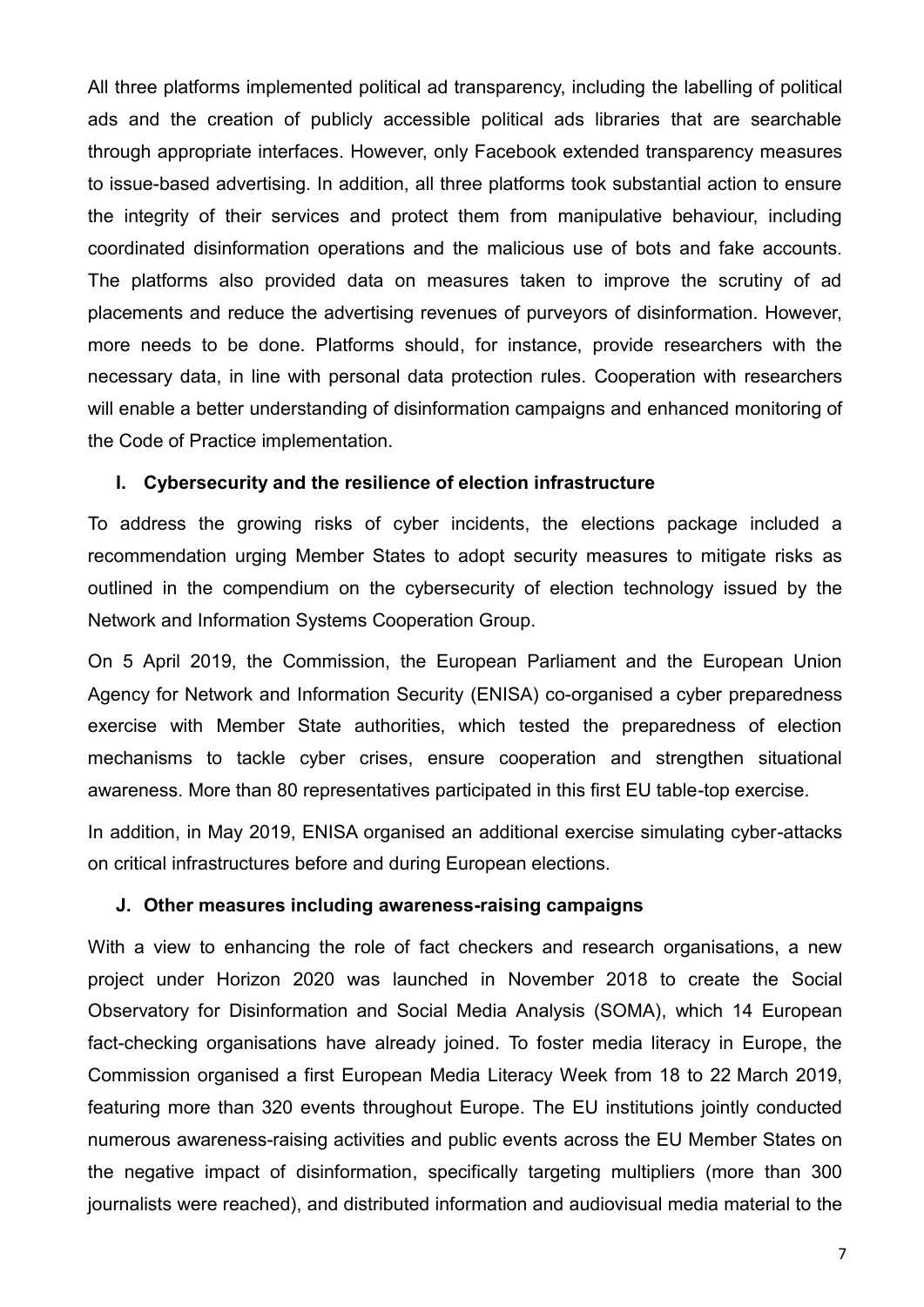public on attempts by Russian sources to interfere in electoral processes, as well as the counter-measures prepared by European External Action Service's East Strategic Communication Task Force.

#### **III. Conclusions and input for future actions**

The preliminary evaluation of the disruptive role of disinformation in the context and in the wake of the latest European elections reflects the continuous evolution of disinformation and its capacity to adapt to changing technology.

This underlines the need for a **permanent state of preparedness and a permanent process to tackle the problem,** combining bottom-up and top-down approaches, and through pre-emptive engagement and close cooperation with the relevant stakeholders such as academia, media, civil society, fact checkers and social platforms.

The central focus of all measures and commitments should be citizens' rights and interests. Efforts to combat disinformation, in particular in the context of elections and the democratic debate, must comply with the Union's shared values of respect for democracy, rule of law and fundamental rights. The right to freedom of association at all levels, such as in political and civic matters, and the right to freedom of expression, which includes the freedom to hold opinions and to receive and impart information and ideas without interference from public authorities and regardless of frontiers, are fundamental rights of every citizen of the Union.

**The bottom-up approach** enhances critical thinking and societal resilience through media/digital/digital-civic literacy, in order to increase understanding and trust in democratic process and policies.

**The top-down approach** includes increased and permanent coordination between the EU Member States - at all governance levels and in all relevant fields (education, media, cybersecurity, etc.) - in order to reduce inequalities among citizens (as vulnerable categories are more exposed to disinformation), deliver sustainable institutional infrastructure and norms as well as enhance threat awareness and engagement with citizens.

In this vein, the strategic **European and national approaches towards disinformation** should focus on at least three main strands of actions: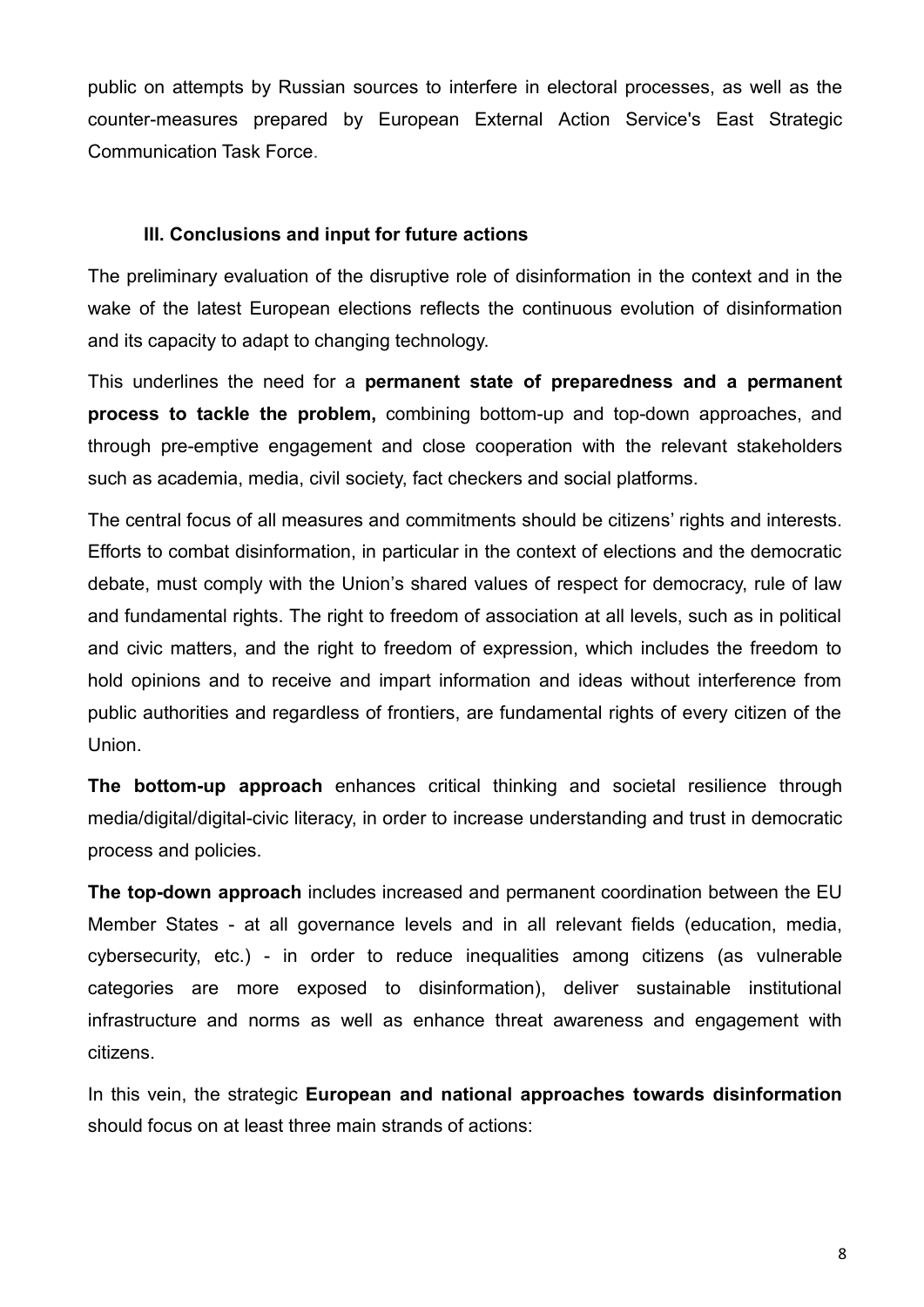1. **Calibrated responses** to malign interference and disinformation – meaning that improved and tailored instruments should be used against disinformation campaigns while ensuring the preservation of fundamental democratic values.

2. A coordinated response involving **proactive and reactive approaches to ensure** long-term and sustainable results. A strong and healthy democratic society should continuously strive to maintain an adequate level of threat awareness among the public and media, raise societal resilience to information attacks by promoting media literacy/critical thinking, provide citizens with the necessary tools to better detect disinformation, and support high-quality independent media. The capacity to ensure preparedness should benefit from adequate financial, human, technological and institutional resources.

3. The approach should also aim to produce a better understanding of the **levels of awareness** of disinformation among the different categories of the population and to tailor the responses on this basis. The role of fact checkers and multidisciplinary academic researchers is paramount in this regard. Against this background, and in order to broaden cooperation between them and to promote a deeper understanding of the phenomenon of online disinformation, the Commission is expected to launch a secure European online platform under the Connecting Europe Facility in the second half of 2019.

Reflection is also needed on the **existing legal and institutional framework** – both at national and European level. The Commission's monitoring of the measures taken by the various platforms in the months prior to the European Parliament elections indicates that there is **more work to be done in terms of increasing transparency**, improving access to data in order to facilitate research, and identifying and rapidly blocking fake accounts and bots. Independent fact checkers and researchers also play an important role in monitoring the effectiveness of the Code of Practice as well as in furthering understanding of the structures that sustain disinformation and its dissemination online. The opportunity should be taken, led by the Commission, to conduct an in-depth evaluation of the implementation of commitments undertaken by online platforms and other signatories under the Code of Practice, and discuss further commitments and follow-up actions with the platforms at EU level.

Furthermore, there are good grounds to consider **consolidating structures at EU level,** such as by establishing a permanent horizontal working party of the Council of the EU, which would have a coordinating role and would monitor possible threats to democratic processes in order to enhance resilience and counter hybrid threats. In this context, the Romanian Presidency, together with the upcoming Finnish and Croatian presidencies (as